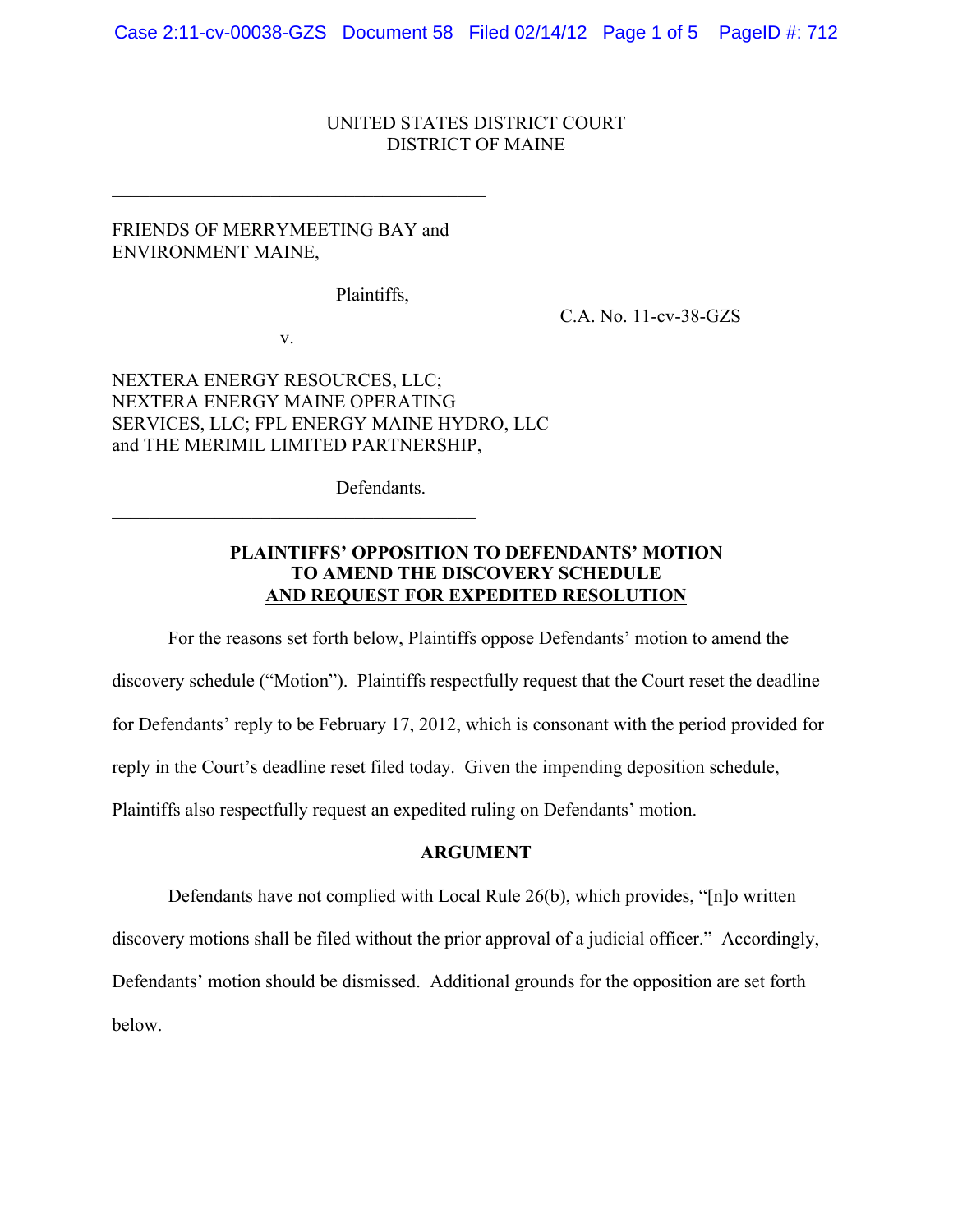### **I. DEFENDANTS' EXPERT REPORTS SHOULD NOT BE DELAYED.**

Defendants seek a one-month extension to file their expert reports on the grounds that an extension would give their experts an "opportunity to consider" draft sections of a habitat conservation plan ("HCP") Defendants are preparing in connection with their attempt to obtain authorization to "take" salmon. Motion 2. Defendants' "expectation and intent" is to make these draft HCP sections available to the public (and its own experts) on February 29. Motion 5. However, they admit there "is no guarantee that the draft HCP sections will in fact be released on February 29." Id. For this reason alone – Defendants' unwillingness to commit to a date certain regarding a matter within their own control – Defendants' request should be denied.

Moreover, the February 29 date itself represents a delay of Defendants' own making. In papers they previously filed with their unsuccessful motion to dismiss, Defendants represented to this Court that a preliminary draft of the HCP was to be generated by *February 1, 2012,* a month before their expert reports are currently due. Ex. 11 to Richter Declaration, Docket No. 14-11 ("HCP Process Schedule"). Defendants do not explain why this timetable was not met, or why it may change again. The pretrial schedule in this case must be set independently of the shifting timelines of an applicant-driven regulatory process.

Further, according to the HCP Process Schedule Defendants previously filed with the Court, the HCP to be released on February 29 is only a "preliminary draft." Id. It will not have been reviewed by the federal agencies or by a Technical Advisory Committee NextEra has organized, and there is nothing preventing Defendants from themselves modifying the draft (indeed, presumably Defendants want the input of the Technical Advisory Committee before it finalizes its position on what should be included in the HCP). Thus, the ultimate draft of the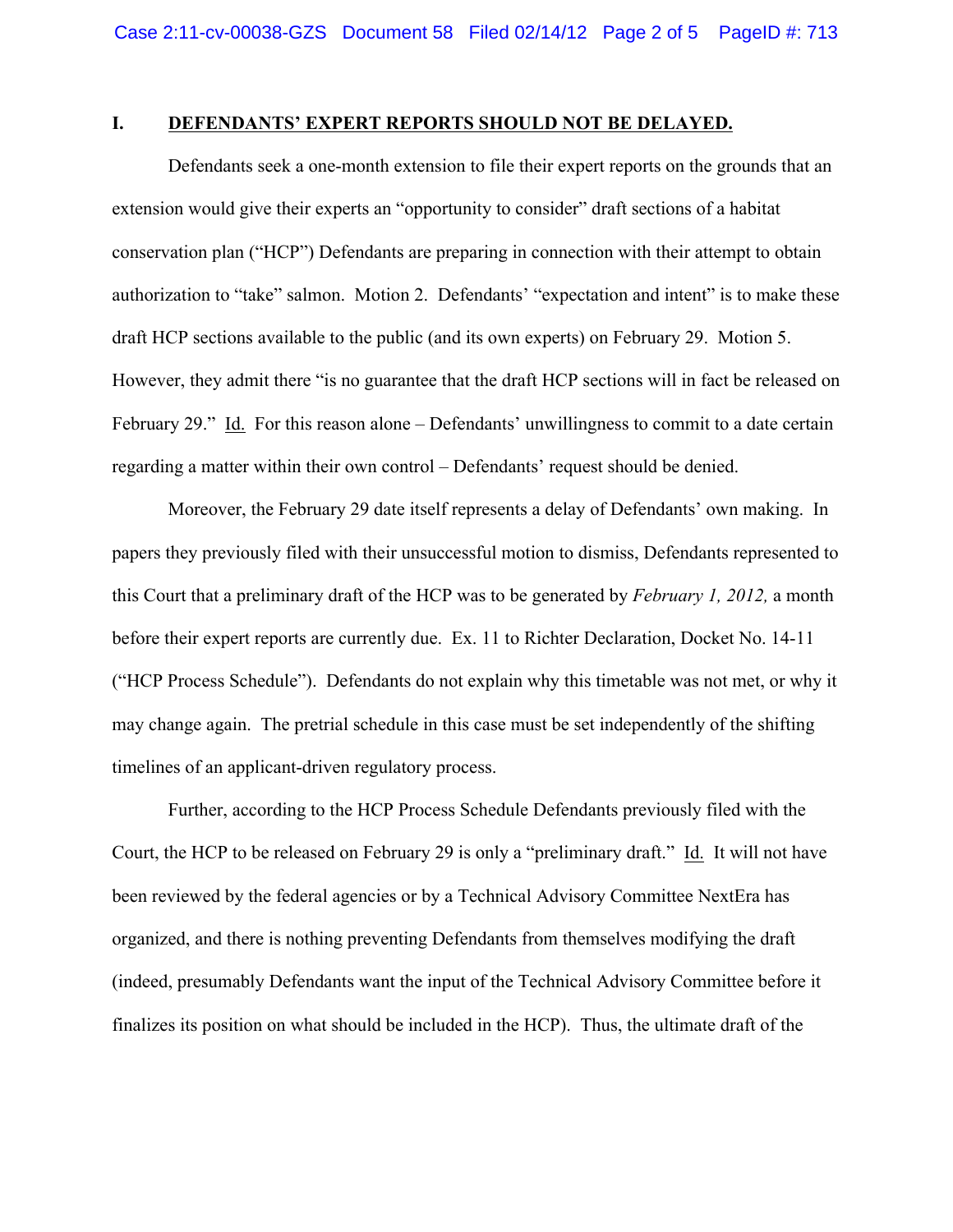HCP may be very different from the preliminary draft. Expert reports and other pretrial deadlines should not be delayed for a "preliminary draft."

Defendants' experts have apparently not been given any drafts of the HCP, nor have the Defendants talked to them about these portions of the HCP. It is not as if the drafting of an HCP is a secret process. For some reason Defendants chose to wall off their experts from the company's work; the fact that their experts must start at square one when the preliminary draft HCP is eventually released to the public is Defendants' own fault.

Under the Federal Rules, expert reports can be supplemented. Thus, there would be no prejudice to NextEra from submitting its reports according to the current deadline. Moreover, Defendants offer no explanation as to why those portions of the expert reports that do not offer opinions on the forthcoming draft HCP should not be submitted as currently scheduled.

#### **II. THE 30(b)(6) DEPOSITION SHOULD NOT BE RESCHEDULED.**

Defendants ask the Court to order the 30(b)(6) deposition of the defendant companies to be rescheduled to a time "when both parties have had an opportunity to review the draft HCP sections to be provided on February 29, 2012." Motion 7. There is no reason for delay. Obviously, Defendants will have already "reviewed" the preliminary draft HCP, *which is their own document* and which (supposedly) will be released the very next day. As for Plaintiffs, they are prepared to go forward with the deposition as scheduled.

#### **III. THE PROPOSED SCHEDULING ORDER AMENDMENT IS INFEASIBLE.**

According to Defendants, a delay in submission of their expert reports would necessitate an extension of other pretrial deadlines. Under the pretrial schedule sought by Defendants, the deadlines to file summary judgment and Daubert motions would be pushed back to May 18, 2012. This means those motions would not be fully briefed until June 22, 2012, just ten days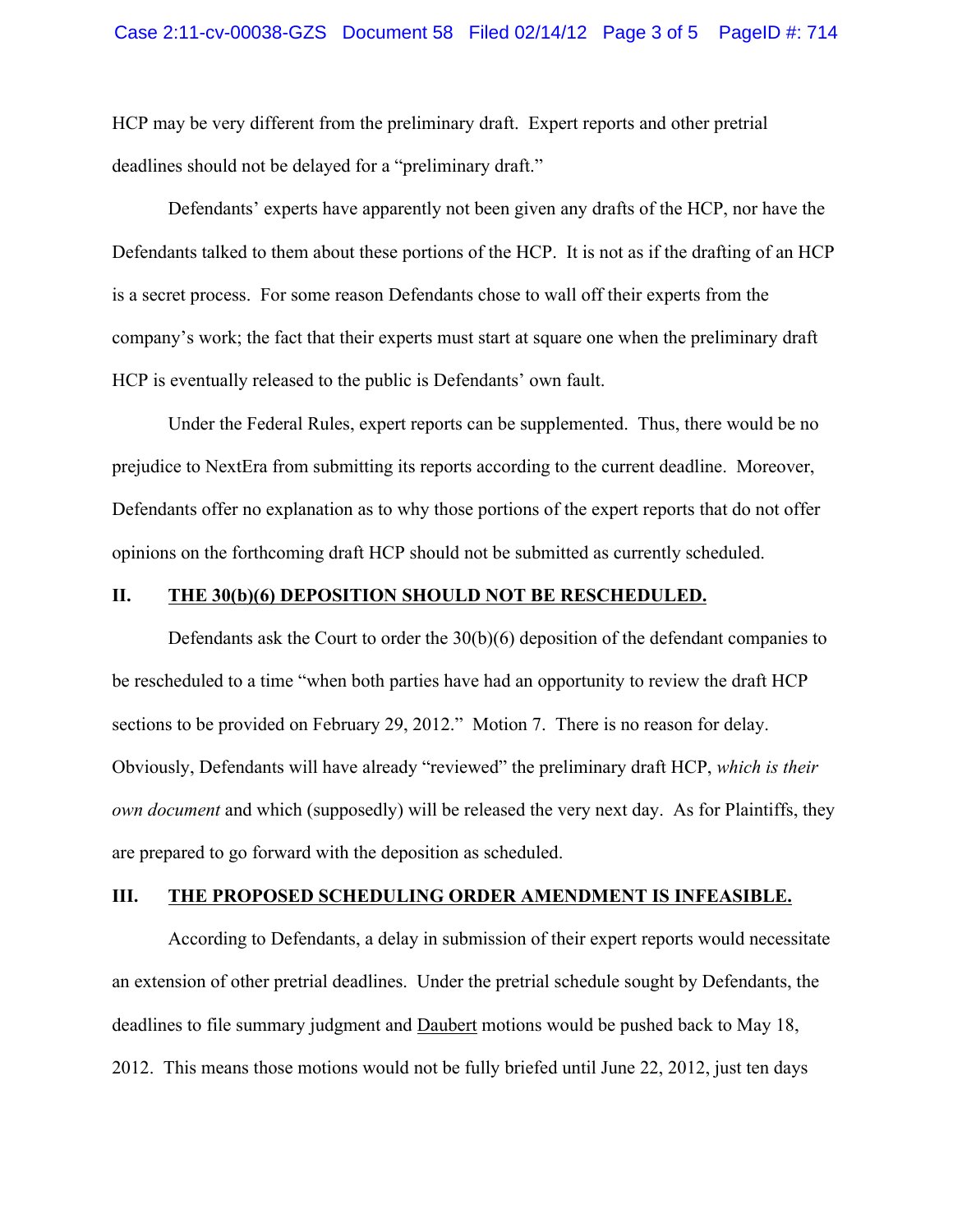before the July 2, 2012 trial-ready date. This would make it difficult, if not impossible, for the Court to decide the motions before trial.

Moreover, Plaintiffs object to being required to supplement their expert reports by March 14, 2012. Plaintiffs have ordered their work on this and the three related cases against other dam owners based on the pretrial schedule set months ago. It would be a hardship for Plaintiffs to supplement their expert reports within two weeks of the public release of the preliminary draft HCP, given the heavy upcoming workload in the various cases.

Defendants state that their counsel has consulted with defendants' counsel in the other cases "and can report tha[t] they consent to the revisions in the schedule." Motion 7. Plaintiffs have not been contacted by counsel in the other cases seeking such a change in the schedule for their cases. Moreover, since their experts will not be commenting on NextEra's HCP there is no reason their expert reports and other pretrial schedules should be delayed for this (or any other) reason.

#### **CONCLUSION**

For the reasons set forth above, Defendants' motion should be denied.

Dated: February 14*,* 2012

*/s/ David A. Nicholas /s/ Bruce M. Merrill* David A. Nicholas Bruce M. Merrill Newton, Massachusetts 02460 Portland, Maine 04101 (617) 964-1548 (207) 775-3333 dnicholas@verizon.net mainelaw@maine.rr.com

Joshua R. Kratka (*Pro hac vice*) Charles C. Caldart (*Pro hac vice*) 44 Winter Street, 4th Floor 1402 Third Ave., Suite 715 Boston, Massachusetts Seattle, Washington 98101 (617) 747-4333 (206) 568-2853 iosh.kratka@verizon.net cccnelc@aol.com

20 Whitney Road 225 Commercial Street Suite 501

National Environmental Law Center National Environmental Law Center